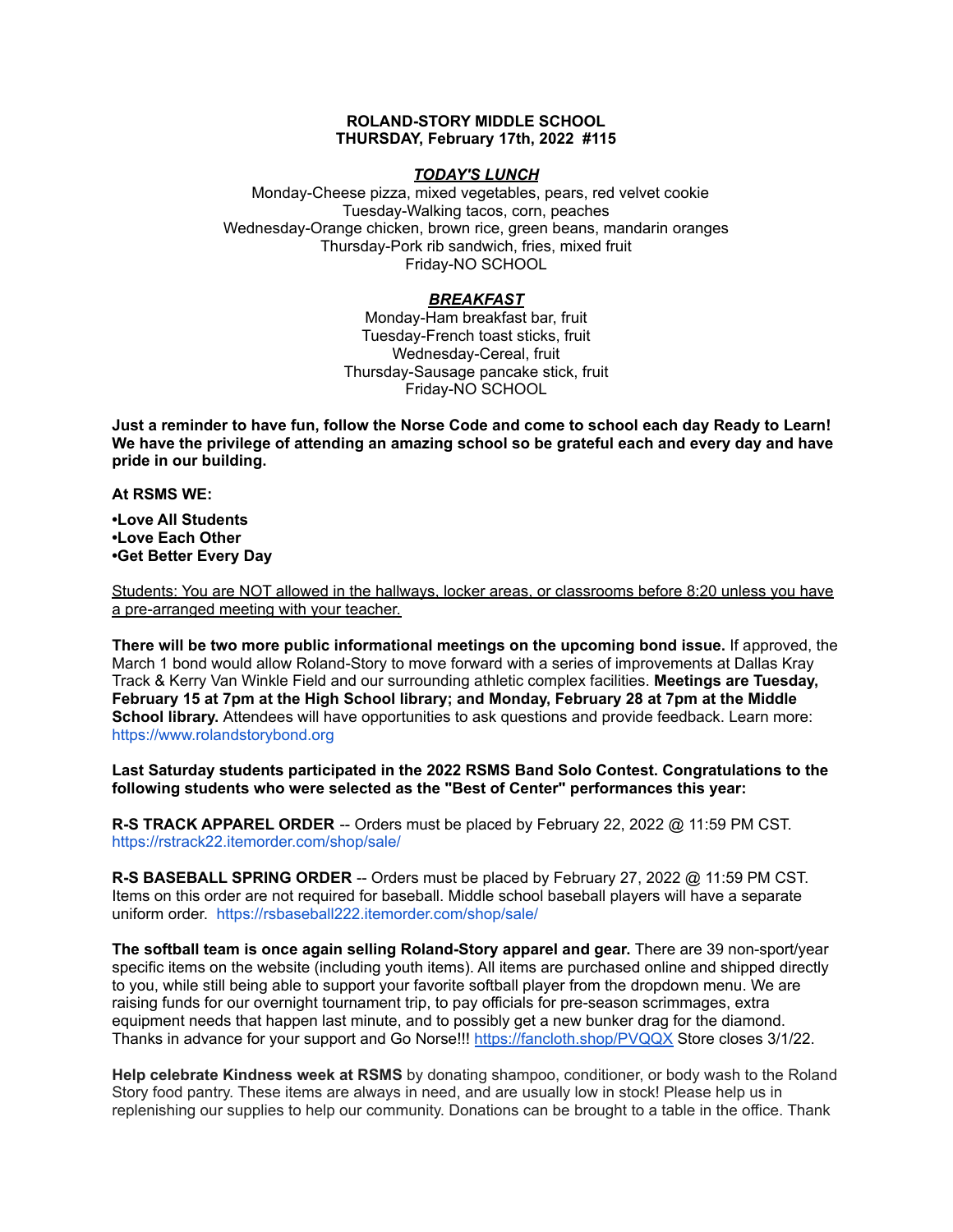you for participating and supporting our student ambassadors! Read below for more ways to spread kindness this week!



**The Girls Locker Room** will be used by the visiting boys basketball team for home games on Monday & Tuesday, February 14 & 15. Please put your things away and LOCK your lockers. Thanks!

Attention parents! As we are planning the upcoming gala fundraiser, the PTO is looking for donations we can use to auction. If you have items you'd like to donate, please contact Kristy Reinhart at reinharts.luv.cyclones@gmail.com or Willow Hill at mclaughlinhill@gmail.com for more information. Some items we're looking for are themed baskets, event/experience tickets, or gift cards. Thanks!

**7th and 8th Grade Students:** Roland Story Claybusters will be having a parent and student information meeting on February 22nd at 7 pm at Grace United Methodist Church in Story City. If you are interested in participating in the spring trap season stop by the office to pick up an information sheet and plan on coming to the meeting.

Hey students! If you are at least 14 years old (or will be by the end of this May), Riverside bible camp has an awesome opportunity this summer for you to work on their hospitality team. If you are interested in knowing more about this program, please contact their director, **Cheri Hennager,** by email at cheri@riversidelbc.org or on their website at [www.riversidelbc.org.](http://www.riversidelbc.org/)

**Students-**as the weather gets colder please bring the appropriate clothing for outdoor recess. We will go out for recess unless the weather is colder than 5 degrees. We ask that you wear your coats to lunch.

**7 th and 8 th Grade Roland Rural Bus Room** please report to Mrs. Wilkinson's room at 3:30.

**Reminder to all students attending middle school and high school events:** Please come to watch the event and NOT be running around. Remember to demonstrate the Norse Code positively cheering for both teams.